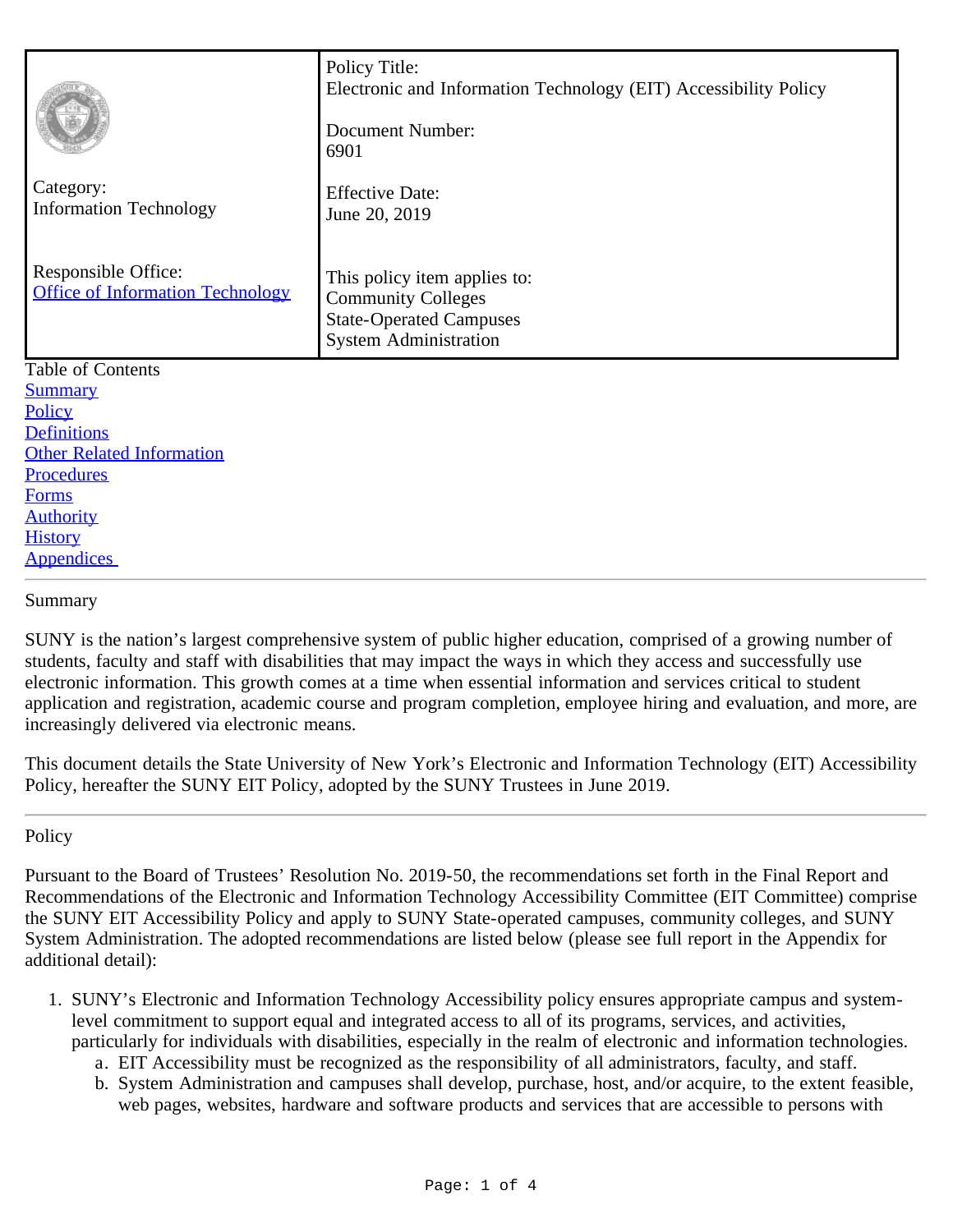disabilities.

- 2. Each campus president and the Chancellor for System Administration shall designate an EIT Accessibility Officer no later than December 31, 2019. EIT Accessibility Officers will be responsible for issuing, updating, and enforcing any requirements, standards, or guidelines supported by SUNY policy.
- 3. The EIT Accessibility Officer is responsible for assuring the collaborative development of an Accessibility Plan, consistent with local shared and faculty governance processes.
- 4. System Administration and all campuses shall develop an Accessibility Plan to promote ongoing, inclusive access for individuals with disabilities.
	- a. Each plan should serve as an accessibility action strategy that will be regularly evaluated, modified, and strengthened over time—in response to changing requirements, feedback and review of outcomes and effectiveness.
	- b. Minimum core elements of each Accessibility Plan should be as follows:
		- 1. Authority and Responsibility: An assignment of roles, authority, responsibility and accountability for achieving policy compliance.
		- 2. Awareness Raising: A campaign to communicate EIT accessibility across all campus divisions and departments.
		- 3. Design: A comprehensive approach to engrain accessibility into the creation of web and technology resources.
		- 4. Procurement: A procedure to include accessibility as a requirement within purchasing processes, including centralized and decentralized purchasing activities.
		- 5. Monitoring Compliance: A means for monitoring compliance with any standards listed in this document.
		- 6. Training: A method for training all University personnel who develop, select, purchase and maintain electronic and information technologies.
- 5. For purposes of consistency and risk management, the Standards delineated in Section C. of the Final Report and Recommendations of the EIT Committee will guide the framework of the EIT Accessibility Plans in order to sustain accessible electronic and information technology environments. System Administration and each campus will use these Standards as a baseline for EIT compliance and inclusion, and institutions are encouraged to exceed the required benchmarks outlined in the Standards below. These Standards address the following areas:
	- a. Websites and Software: Web Accessibility Standards (WAS);
	- b. Digital Content: Digital Content Accessibility Standards (DCAS);
	- c. Classroom Technology & Design: Classroom Accessibility Standards (CAS);
	- d. Libraries: Library Accessibility Guidelines (LAG); and
	- e. Procurement: Procurement Accessibility Conformance Standards (PACS).

Recognizing that technology and technical accessibility standards evolve, the Committee recommends designated EIT Accessibility Officers create communities of practice to propose necessary changes to the Standards over time.

- 6. System Administration and each campus will develop and adopt—via a consultative process that includes local faculty governance procedures—an EIT Accessibility Plan, to be developed no later than June 30, 2020, which includes, at a minimum, the key program elements described in item 4B above and detailed in the Final Report and Recommendations of the EIT Committee.
- 7. EIT Accessibility Plans shall be modified and updated over time in response to evolving technology and new requirements, user feedback, and the regular review of outcomes and effectiveness.
- 8. The University Provost and Chief Information Officer are jointly charged with identifying shared services or System-wide procurement opportunities in support of this work.
- 9. The University Provost will establish a short-term implementation committee to support campus and System Administration development and implementation of their respective Accessibility Plans and to develop a model for assessing and evaluating policy implementation.
- 10. Campus presidents will report annually to the Chancellor on their progress.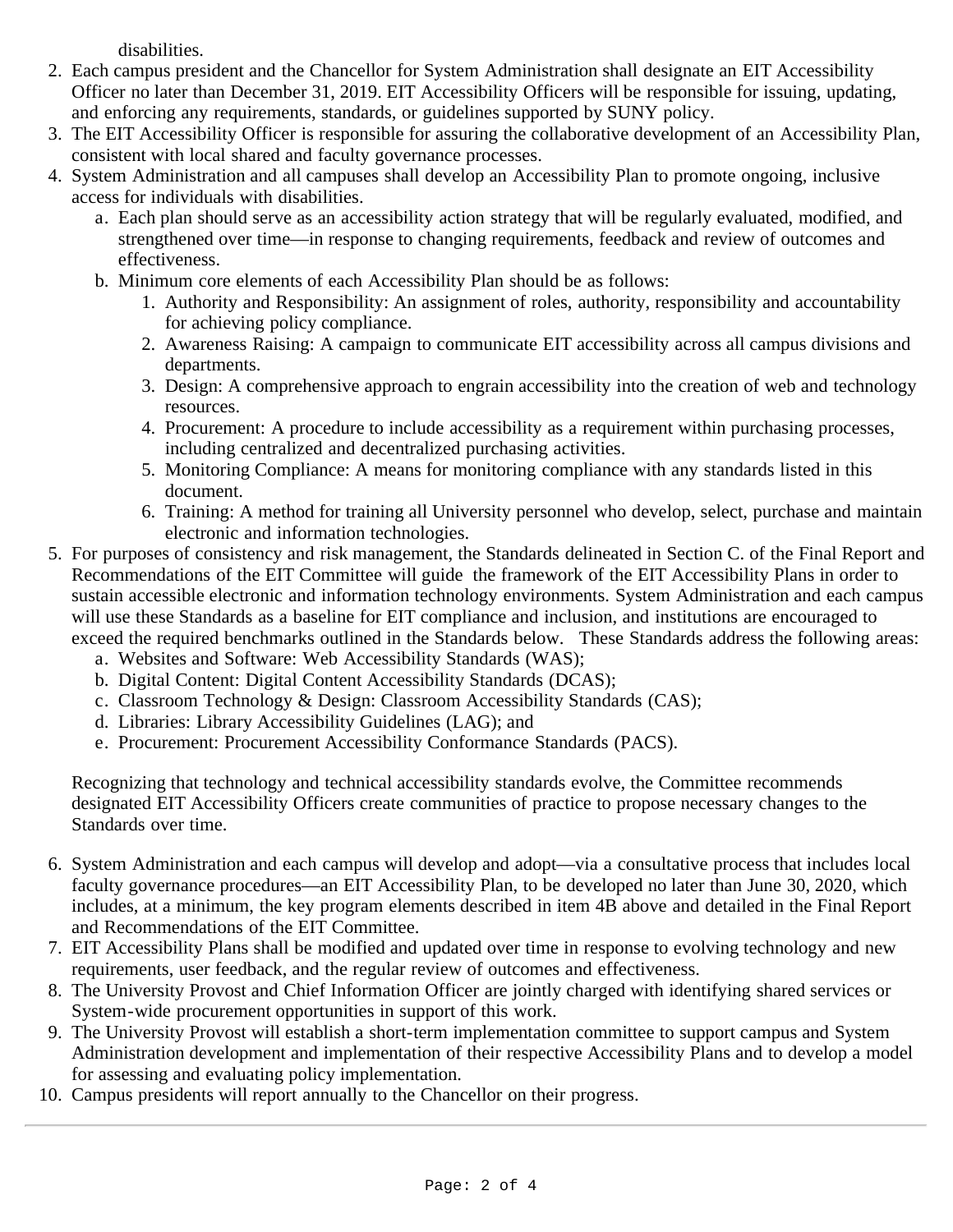## <span id="page-2-0"></span>Definitions

The following definitions are excerpted from the final report of the EIT Committee:

**Accessible:** In the case of a program or activity, readily usable by a particular individual, with or without alternate formats; in the case of the web and electronic resources, accessible with or without the use of assistive technology.

**Alternate Format:** Refers to alternatives to standard print. Information presented in an accessible format (examples: electronic, audio, large print, or Braille).

**Archived EIT:** EIT containing core administrative or academic information, official records, and similar information that are no longer available to a wide audience, but are subject to record retention plans. Note that technology components such as software applications and hardware devices are not placed in an archive status.

**Assistive Technology:** Any item, piece of equipment, or system, whether acquired commercially, modified, or customized, that is commonly used to increase, maintain, or improve functional capabilities of individuals with disabilities.

**Classroom Accessibility Standards:** A summary listing of all pertinent building code and classroom technology system feature that should be included when constructing / renovating SUNY classrooms. These features draw heavily from the 2010 ADA building standards on federal and state property.

**Digital Content Accessibility Standards:** In addition to the accessibility standards codified in the Web Accessibility Standards (WAS), requirements and recommendations touch on documents, multimedia, and quality course-building that is inclusive of accessibility.

**Electronic and information technologies (EIT):** Information technology and any equipment or interconnected system or subsystem of equipment that is used in the creation, conversion, or duplication of data or information. EIT includes, but is not limited to, information resources such as the internet and intranet websites, content delivered in digital form, search engines and databases, learning management systems, classroom technologies; web, computer, and mobile-based applications allowing for interaction between software and users; and services employing information technology and telecommunications equipment.

**Equally Effective Alternate Access:** The alternative format communicates the same information in as timely a fashion as does the original Web page. For interactive applications and hardware devices, "equally effective" means that the user action (e.g., registration) is accomplished in a comparable time and with comparable effort on the part of the requester.

**Exceptions:** In certain cases, meeting the accessibility standards required by these guidelines may not be feasible due to an undue burden or doing so would result in a fundamental alteration. Such assertions may only be made by the president or designee who has budgetary authority after considering all resources available for use, and must be accompanied by written statement of the reasons why. These difficulties do not relieve University programs or services from meeting EIT accessibility obligations. Equally Effective Alternative Access must be provided upon request.

**Existing EIT:** Any EIT purchased or adopted prior to June 2018.

**Legacy Content:** Any digital content materials produced and published before January 2017.

**Library Accessibility Standards:** Accessibility best practices and guidance as it pertains to critical library functions including services, collections, physical and digital environments.

**Procurement Accessibility Conformance Standards:** Checklist for including accessibility as a requirement within the purchasing process for electronic information and technologies.